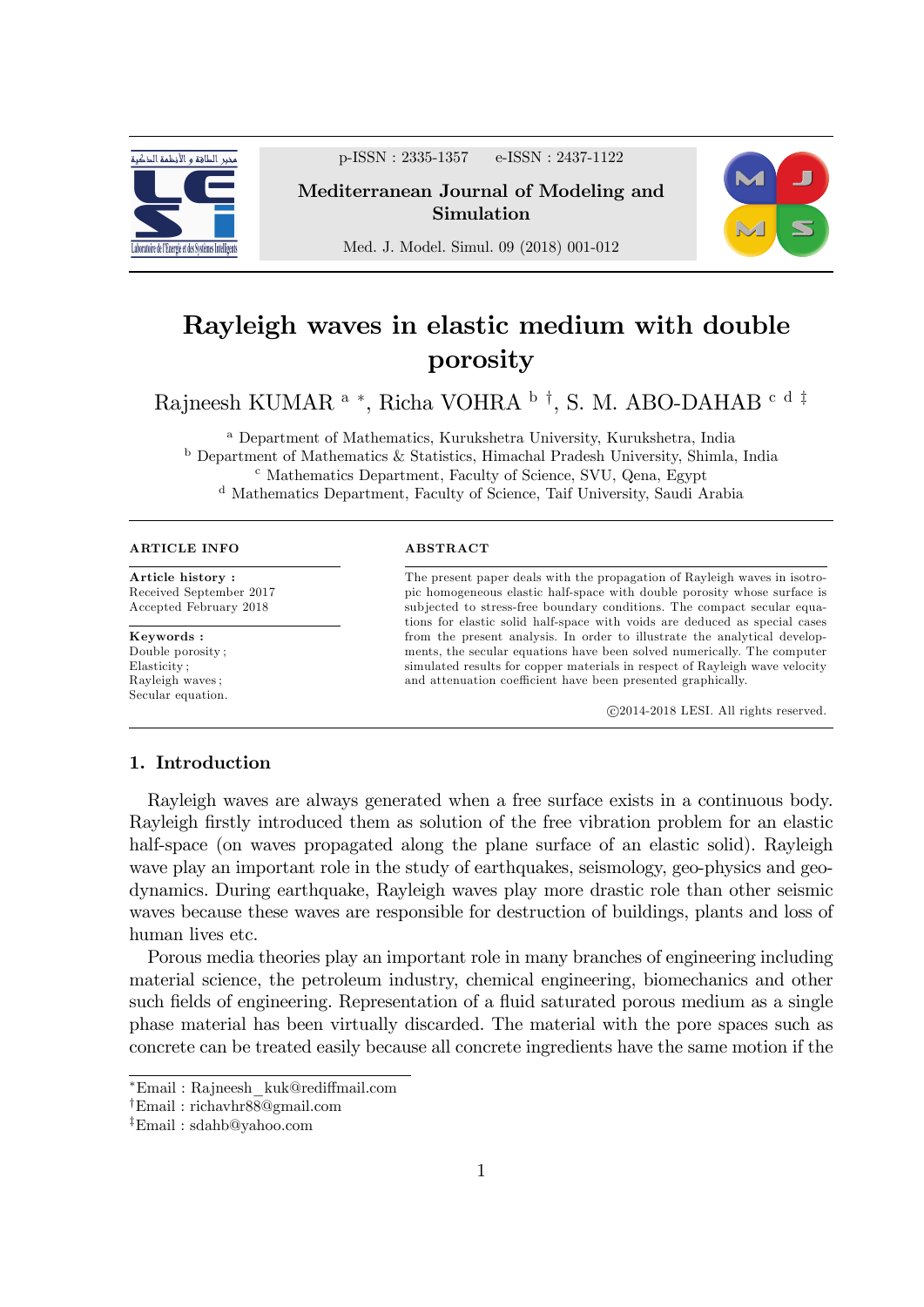concrete body is deformed. However, the situation is more complicated if the pores are filled with liquid and in that case the solid and liquid phases have different motions. Due to these different motions, the different material properties and the complicated geometry of pore structures, the mechanical behavior of a áuid saturated porous thermoelastic medium becomes very difficult. So researchers from time to time, have tried to overcome this difficulty and we see many porous media in the literature. A brief historical background of these theories is given by de Boer [1,2].

Biot [3] proposed a general theory of three-dimensional deformation of fluid saturated porous salts. Biot theory is based on the assumption of compressible constituents and till recently, some of his results have been taken as standard references and basis for subsequent analysis in acoustic, geophysics and other such fields. Another interesting theory is given by Bowen [4], de Boer and Ehlers [5] in which all the constituents of a porous medium are assumed to be incompressible. The fluid saturated porous material is modeled as a two phase system composed of an incompressible solid phase and incompressible fluid phase, thus meeting the many problems in engineering practice, e.g. in soil mechanics. One important generalization of Biot's theory of poroelasticity that has been studied extensively started with the works by Barenblatt et al. [6], where the double porosity model was first proposed to express the fluid flow in hydrocarbon reservoirs and aquifiers.

The double porosity model represents a new possibility for the study of important problems concerning the civil engineering. It is well-known that, under super- saturation conditions due to water of other fluid effects, the so called neutral pressures generate unbearable stress states on the solid matrix and on the fracture faces, with severe (sometimes disastrous) instability effects like landslides, rock fall or soil fluidization (typical phenomenon connected with propagation of seismic waves). In such a context it seems possible, acting suitably on the boundary pressure state, to regulate the internal pressures in order to deactivate the noxious effects related to neutral pressures; finally, a further but connected positive effect could be lightening of the solid matrix/fluid system.

Wilson and Aifanits [7] presented the theory of consolidation with the double porosity. Khaled et al. [8] employed a finite element method to consider the numerical solutions of the differential equation of the theory of consolidation with double porosity developed by Aifantis [7]. Wilson and Aifantis [9] discussed the propagation of acoustics waves in a fluid saturated porous medium. The propagation of acoustic waves in a fluid-saturated porous medium containing a continuously distributed system of fractures is discussed. The porous medium is assumed to consist of two degrees of porosity and the resulting model thus yields three types of longitudinal waves, one associated with the elastic properties of the matrix material and one each for the fluids in the pore space and the fracture space.

Beskos and Aifantis [10] presented the theory of consolidation with double porosity-II and obtained the analytical solutions to two boundary value problems. Khalili and Valliappan [11] studied the unified theory of flow and deformation in double porous media. Aifantis  $[12-15]$  introduced a multi-porous system and studied the mechanics of diffusion in solids. Moutsopoulos et al. [16] obtained the numerical simulation of transport phenomena by using the double porosity/diffusivity continuum model. Khalili and Selvadurai [17] presented a fully coupled constitutive model for thermo-hydro-mechanical analysis in elastic media with double porosity structure. Pride and Berryman [18] studied the linear dynamics of double-porosity dual-permeability materials. Straughan [19] studied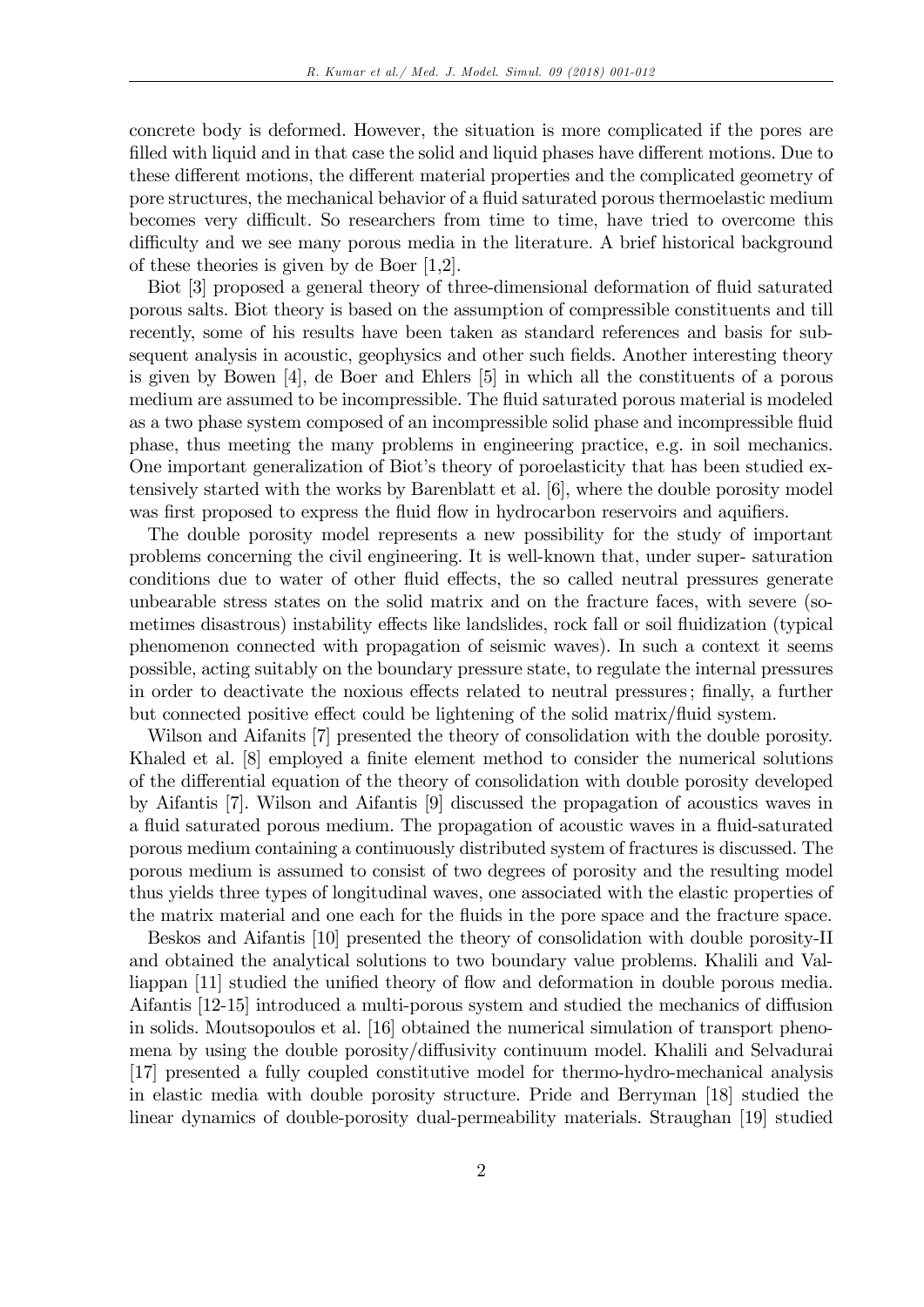the stability and uniqueness in double porous elastic media. Svanadze [20-24] investigated some problems on elastic solids, viscoelastic solids and thermoelastic solids with double porosity.

L. Rayleigh [25] investigated the propagation of waves along the plane surface of an elastic solid. Lockett [26] studied the effect of thermal properties on Rayleigh waves velocity. Propagation of Rayleigh waves along with isothermal and insulated boundaries discussed by Chadwick and Windle [27]. Kumar and Kansal [28, 29] presented the problem of Rayleigh waves in an isotropic generalized thermoelastic with diffusive half-space medium. Sharma and Kaur [29] presented the problem of Rayleigh waves in rotating thermoelastic with voids. Kumar et.al. [30] discussed the problem of Rayleigh waves in isotropic microstretch thermoelastic diffusion solid half-space. Kumar and Gupta [30] discussed the problem of Rayleigh waves in generalized thermmoelastic medium with mass diffusion. Abd-Alla et al. [33-40] investigated the propagation of Rayleigh waves in different theories.

In the present paper, we investigate the propagation of Rayleigh waves in homogeneous isotropic elastic material with double porosity structure. Secular equations are derived mathematically for the boundary conditions. The values of phase velocity and attenuation coefficient with respect to wave number are computed numerically and depicted graphically.

#### 2. Basic equations

Following Iesan and Quintanilla [41], the constitutive relations and field equations for homogeneous elastic material with double porosity structure without body forces and extrinsic equilibrated body forces can be written as :

Constitutive relations

$$
t_{ij} = \lambda e_{rr} \delta_{ij} + 2\mu e_{ij} + b\delta_{ij}\varphi + d\delta_{ij}\psi \tag{1}
$$

$$
\sigma_i = \alpha \varphi_{,i} + b_1 \psi_{,i} \tag{2}
$$

$$
\tau_i = b_1 \varphi_{,i} + \gamma \psi_{,i} \tag{3}
$$

Equation of motion

$$
\mu \nabla^2 u_i + (\lambda + \mu) u_{j,ji} + b\varphi_{,i} + d\psi_{,i} = \rho \ddot{u}_i
$$
\n<sup>(4)</sup>

Equilibrated stress equations of motion

$$
\alpha \nabla^2 \varphi + b_1 \nabla^2 \psi - b u_{r,r} - \alpha_1 \varphi - \alpha_3 \psi = \kappa_1 \ddot{\varphi}
$$
\n<sup>(5)</sup>

$$
b_1 \nabla^2 \varphi + \gamma \nabla^2 \psi - du_{r,r} - \alpha_3 \varphi - \alpha_2 \psi = \kappa_2 \ddot{\psi}
$$
\n<sup>(6)</sup>

where  $\lambda$ , and  $\mu$  are Lame's constants,  $\rho$  is the mass density;  $u_i$  is the displacement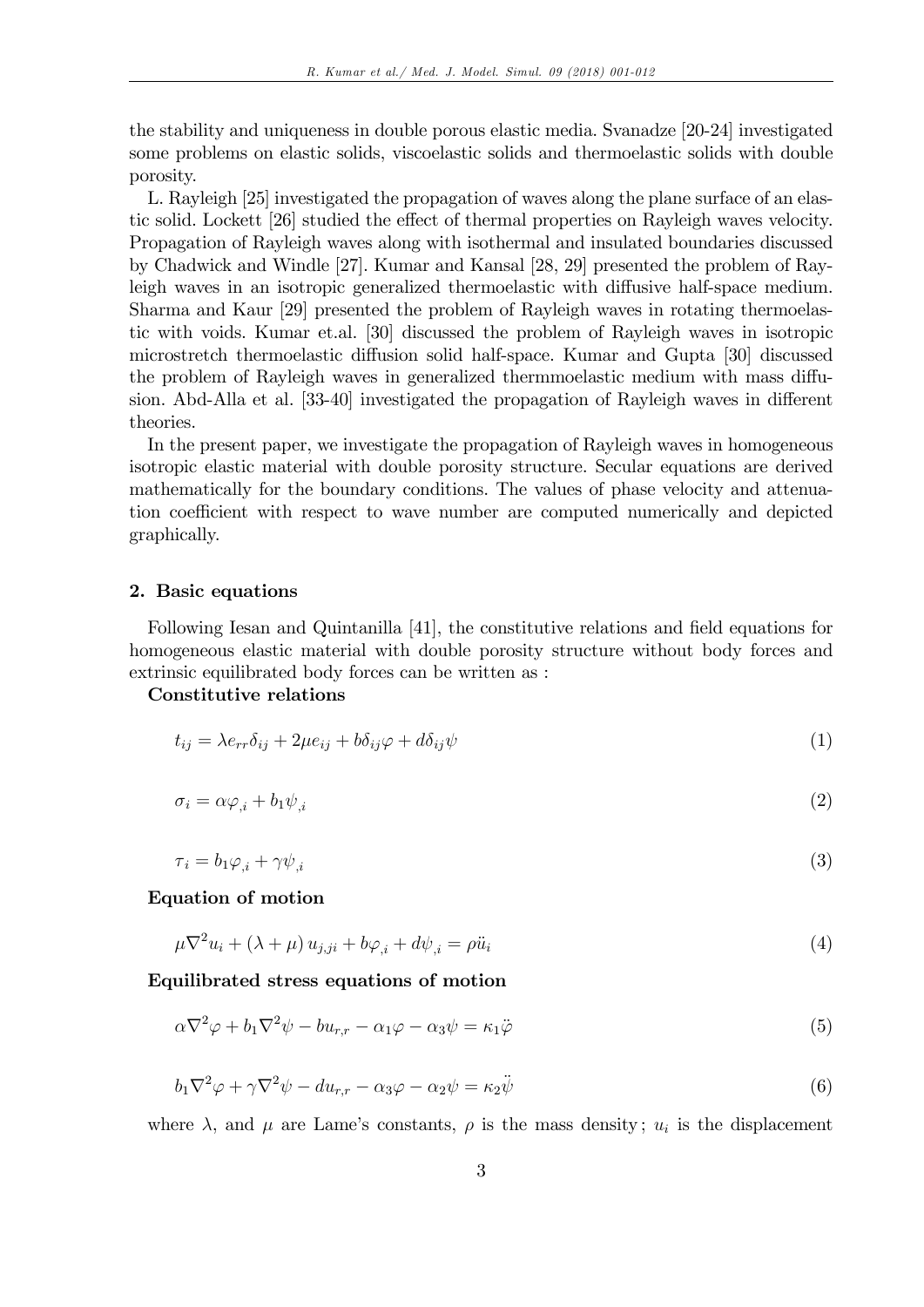components;  $t_{ij}$  is the stress tensor;  $\kappa_1$  and  $\kappa_2$  are coefficients of equilibrated inertia;  $\nu_1$  is the volume fraction field corresponding to pores and  $\nu_2$  is the volume fraction field corresponding to fissures;  $\varphi$  and  $\psi$  are the volume fraction fields corresponding to  $\nu_1$  and  $\nu_2$  respectively;  $\sigma_1$  is the equilibrated stress corresponding to  $\nu_1$ ;  $\tau_1$  is the equilibrated stress corresponding to  $\nu_2$ ; and b, d, b<sub>1</sub>,  $\gamma$ ,  $\gamma_1$ ,  $\gamma_2$  are constitutive coefficients;  $\delta_{ij}$  is the Kronecker's delta; a superposed dot represents differentiation with respect to time variable t.

 $\nabla = \hat{i} \frac{\partial}{\partial x}$  $\frac{\partial}{\partial x_1} + \hat{j} \frac{\partial}{\partial x_1}$  $\frac{\partial}{\partial x_2} + \hat{k} \frac{\partial}{\partial x}$  $\frac{\partial}{\partial x_3},\,\nabla^2=\frac{\partial^2}{\partial x_3^2}$  $\frac{\partial^2}{\partial x_1^2} + \frac{\partial^2}{\partial x_1^2}$  $\frac{\partial^2}{\partial x_2^2} + \frac{\partial^2}{\partial x_2^2}$ 

 $v - i \frac{\partial}{\partial x_1} + j \frac{\partial}{\partial x_2} + k \frac{\partial}{\partial x_3}, \quad v - \frac{\partial}{\partial x_1^2} + \frac{\partial}{\partial x_2^2} + \frac{\partial}{\partial x_3^2}$ <br>are the gradient and Laplacian operators, respectively.

## 3. Formulation of the problem

We consider homogeneous isotropic elastic with double porous half space.We take the origin of the coordinate system  $(x_1, x_2, x_3)$  at any point plane on the horizontal surface and  $x_1$ -axis in the direction of the wave propagation and  $x_3$ -axis pointing vertically downward to the half-space so that all particles on line parallel to  $x_2$ -axis are equally displaced. Therefore, all the field quantities will be independent of  $x_2$ -coordinate.

For the two-dimensional problem, we take

$$
x'_{1} = \frac{\omega_{1}}{c_{1}}x_{1}, \quad x'_{3} = \frac{\omega_{1}}{c_{1}}x_{3}, \quad u'_{1} = \frac{\omega_{1}}{c_{1}}u_{1}, \quad u'_{3} = \frac{\omega_{1}}{c_{1}}u_{3}, \quad t'_{ij} = \frac{t_{ij}}{\lambda}
$$
  
\n
$$
\varphi' = \frac{\kappa_{1}\omega_{1}^{2}}{\alpha_{1}}\varphi, \quad \psi' = \frac{\kappa_{1}\omega_{1}^{2}}{\alpha_{1}}, \quad t' = \omega_{1}t, \quad \sigma'_{1} = \left(\frac{c_{1}}{\alpha\omega_{1}}\right)\sigma_{1}, \quad \tau'_{1} = \left(\frac{c_{1}}{\alpha\omega_{1}}\right)\tau_{1}
$$
\n
$$
\varphi' = \frac{\lambda + 2\mu}{\lambda} \quad \lambda \tag{7}
$$

where  $c_1^2 = \frac{\lambda + 2\mu}{\rho}$  $\frac{12\mu}{\rho}, \omega_1 = \frac{\lambda}{\kappa_1}$  $\kappa_1$ 

Here  $\omega_1$  and  $c_1$  are the constants having the dimension of frequency and velocity in the medium respectively.

Using  $(7)$  in Eqs.  $(4)-(6)$  and with the aid of  $(8)$ , after suppressing the primes, we obtain

$$
\left(\frac{\lambda+\mu}{\rho c_1^2}\right)\frac{\partial e}{\partial x_1} + \frac{\mu}{\rho c_1^2}\nabla^2 u_1 + a_1 \frac{\partial \phi}{\partial x_1} + a_2 \frac{\partial \psi}{\partial x_1} = \frac{\partial^2 u_1}{\partial t^2}
$$
\n(8)

$$
\left(\frac{\lambda+\mu}{\rho c_1^2}\right)\frac{\partial e}{\partial x_3} + \frac{\mu}{\rho c_1^2}\nabla^2 u_3 + a_1 \frac{\partial \phi}{\partial x_3} + a_2 \frac{\partial \psi}{\partial x_3} = \frac{\partial^2 u_3}{\partial t^2}
$$
\n
$$
\tag{9}
$$

$$
a_3 \nabla^2 \phi + a_4 \nabla^2 \psi - a_5 e - a_6 \phi - a_7 \psi = \frac{\partial^2 \varphi}{\partial t^2}
$$
\n<sup>(10)</sup>

$$
a_8 \nabla^2 \phi + a_9 \nabla^2 \psi - a_{10} e - a_{11} \phi - a_{12} \psi = \frac{\partial^2 \psi}{\partial t^2}
$$
 (11)

where

$$
a_1 = \frac{b\alpha_1}{\rho c_1^2 \kappa_1^2 \omega_1^2}, a_2 = \frac{d\alpha_1}{\rho c_1^2 \kappa_1^2 \omega_1^2}, a_3 = \frac{\alpha}{\kappa_1 c_1^2}, a_4 = \frac{b_1}{\kappa_1 c_1^2}, a_5 = \frac{b}{\alpha_1}, a_6 = \frac{\alpha_1}{\kappa_1 \omega_1^2}, a_7 = \frac{\alpha_3}{\kappa_1 \omega_1^2}, a_8 = \frac{b_1}{\kappa_2 c_1^2}, a_9 = \frac{\gamma}{\kappa_2 c_1^2}, a_{10} = \frac{d\kappa_1}{\kappa_2 \omega_1}, a_{11} = \frac{\alpha_3}{\kappa_2 \omega_1^2}, a_{12} = \frac{\alpha_2}{\kappa_2 \omega_1^2}
$$

Here  $\nabla^2 = \frac{\partial^2}{\partial x^2}$  $\frac{\partial^2}{\partial x_1^2} + \frac{\partial^2}{\partial x_2^2}$  $\frac{\partial^2}{\partial x_3^2}$ ,  $e = \frac{\partial u_1}{\partial x_1}$  $\frac{\partial u_1}{\partial x_1} + \frac{\partial u_3}{\partial x_3}$  $\partial x_3$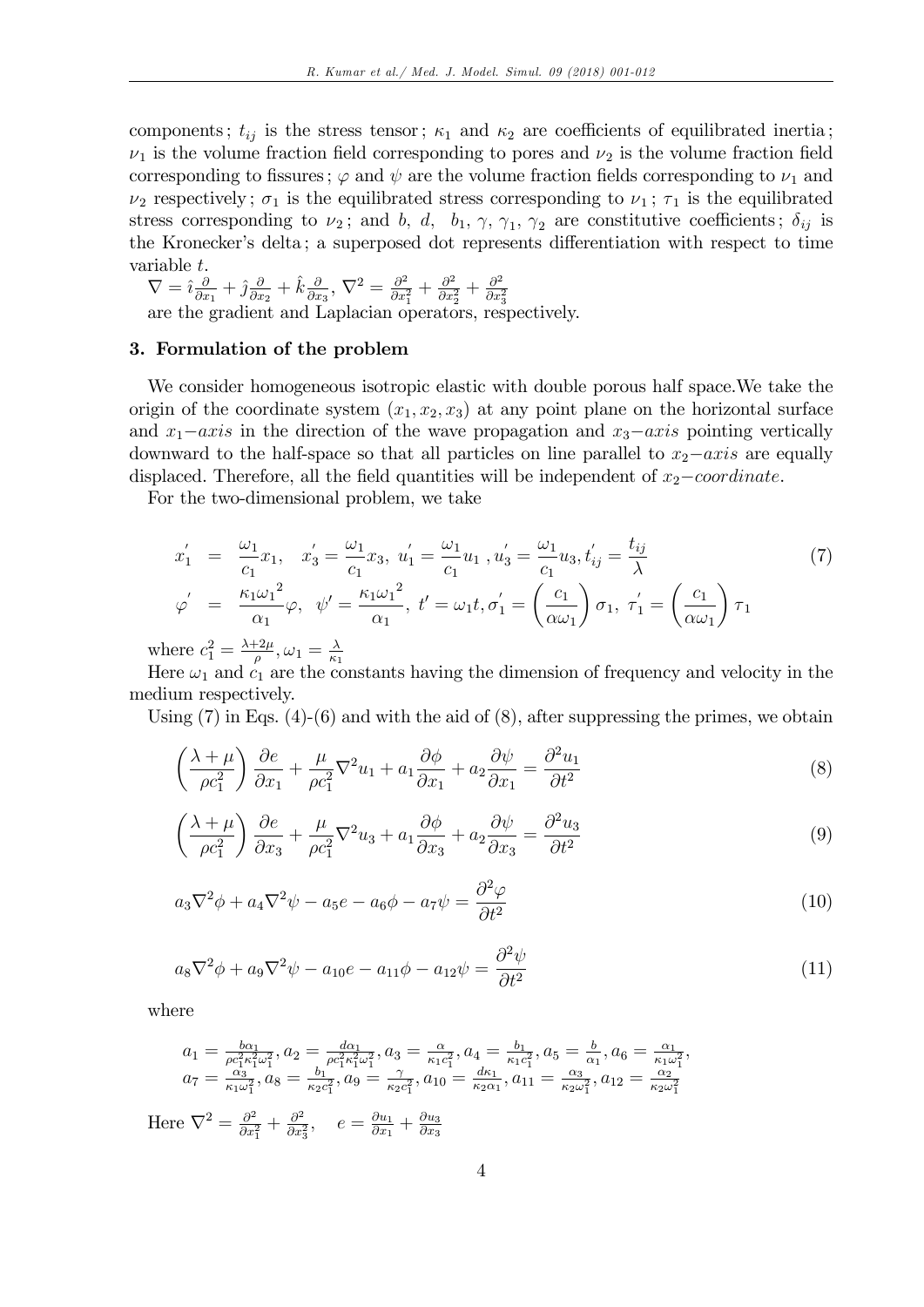The displacement components  $u_1$  and  $u_3$  are related by potential functions  $\varphi_1$  and  $\psi_1$ as

$$
u_1 = \frac{\partial \varphi_1}{\partial x_1} - \frac{\partial \psi_1}{\partial x_3}, \ u_3 = \frac{\partial \varphi_1}{\partial x_3} + \frac{\partial \psi_1}{\partial x_1} \tag{12}
$$

Making use of  $(13)$  in equations  $(9)-(12)$ , we obtain

$$
\left(\nabla^2 - \frac{\partial^2}{\partial t^2}\right)\varphi_1 + a_1\varphi + a_2\psi = 0\tag{13}
$$

$$
-a_5\nabla^2\varphi_1 + \left(a_3\nabla^2 - a_6 - \frac{\partial^2}{\partial t^2}\right)\varphi + \left(a_4\nabla^2 - a_7\right)\psi = 0\tag{14}
$$

$$
-a_{10}\nabla^2\varphi_1 + \left(a_8\nabla^2 - a_{11}\right)\varphi + \left(a_9\nabla^2 - a_{11} - \frac{\partial^2}{\partial t^2}\right)\psi = 0\tag{15}
$$

and

$$
\left(a_{12}\nabla^2 - \frac{\partial^2}{\partial t^2}\right)\psi_1 = 0\tag{16}
$$

#### 4. Solution of the problem

We assume the solution of the form

$$
(\varphi_1, \varphi, \psi, \psi_1) = (\varphi_1^*, \varphi^*, \psi^*, \psi_1^*) e^{i\xi(x_1 - ct)}
$$
\n(17)

where  $\xi$  is the wave number,  $\omega = \xi c$  is the angular frequency and c is the phase velocity of the wave.

Making use of  $(18)$  in Eqs.  $(14)-(16)$ , we obtain three homogeneous equations in three unknowns and these equations have non-trivial solutions if the determinant of the coefficient  $\varphi_1^*, \varphi^*$  and  $\psi^*$  vanishes, which yield to the following characteristics equation :

$$
E_1 \frac{d^6}{dz^6} + E_2 \frac{d^4}{dz^4} + E_3 \frac{d^2}{dz^2} + E_4 = 0
$$
\n(18)

where

 $E_1 = a_3a_9 - a_4a_8$  $E_2 = a_3g_7 + a_9g_4 - a_4g_5 - a_8a_6 + a_1(a_5a_9 - a_4a_{10}) + a_2(a_3a_{10} - a_5a_8) + g_1(a_3a_9 - a_4a_8)$  $E_3 = g_4g_7 - g_5g_6 + g_1(a_3g_7 + a_9g_4 - a_4g_5 - a_8g_6) - a_1(a_9g_2 - a_5g_7 + a_{10}g_6 - a_4g_3)$  $+a_2(a_8g_2 + a_{10}g_4 - a_5g_5 - a_3g_3)$  $E_4 = a_1(g_6g_3 - g_2g_7) + a_2(g_2g_5 - g_3g_4) + g_1(g_4g_7 - g_5g_6)$ Here  $g_1 = \xi^2(c^2 - 1), g_2 = a_5\xi^2, g_3 = a_{10}\xi^2, g_4 = \xi^2(c^2 - a_3) - a_6,$  $g_5 = -a_8\xi^2 - a_{11}, g_6 = -a_4\xi^2 - a_7, g_7 = \xi^2(c^2 - a_4) - a_{12}$ and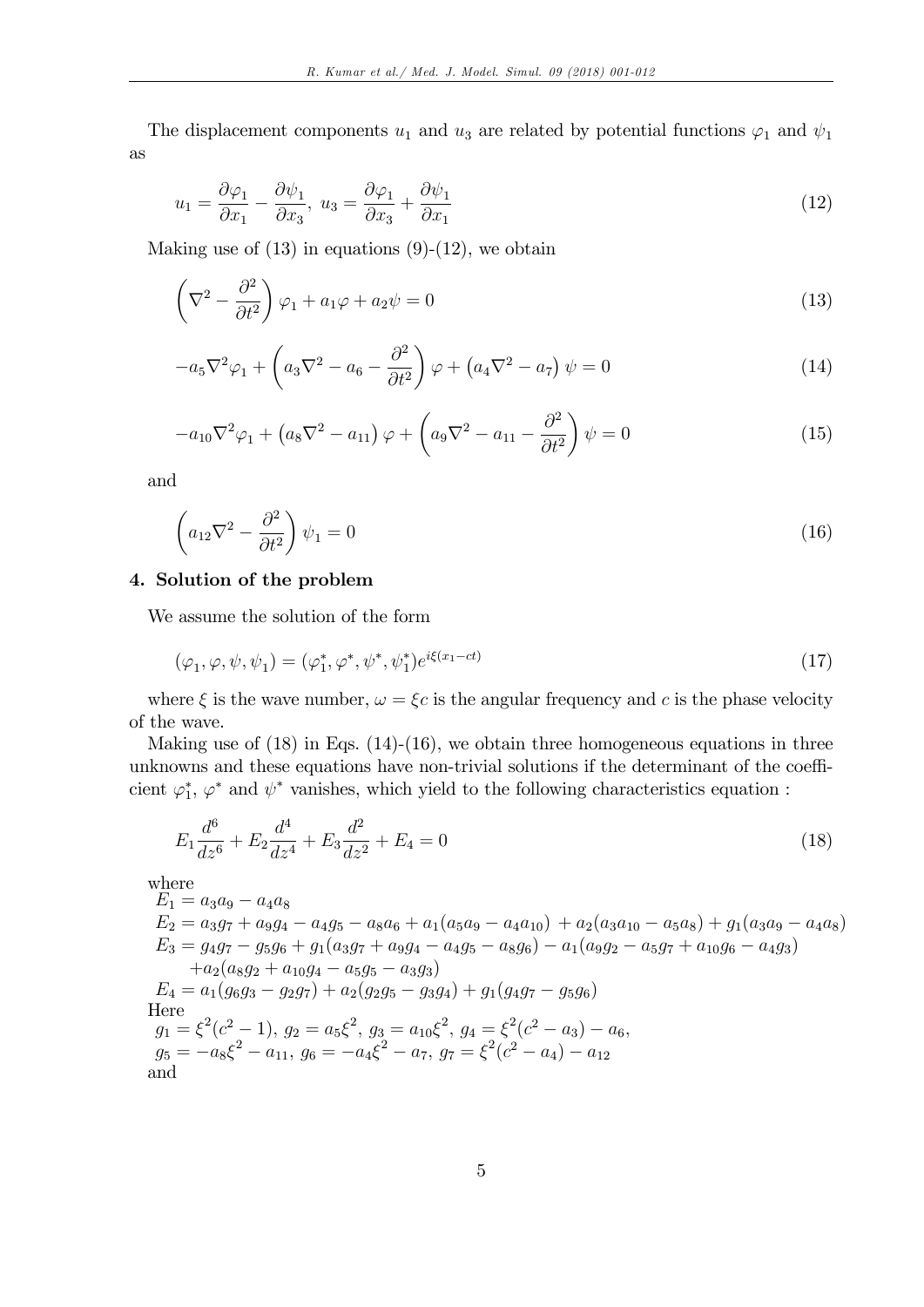$$
\left(\frac{d^2}{dx_3^2} - \zeta_4^2\right)\psi_1^* = 0\tag{19}
$$

where  $\zeta_4^2 = \xi^2 \left( 1 + \frac{c^2}{a_{12}} \right)$ 

Since we are interested in surface waves only, it is essential that the motion is confined to the free surface  $x_3 = 0$  of the half-space. Therefore, to satisfy the radiation conditions,  $\varphi_1, \varphi, \psi, \psi_1 \to 0$  as  $x_3 \to \infty$  are given by

$$
(\varphi_1, \varphi, \psi) = \sum_{i=1}^{3} (1, r_i, s_i) B_i e^{-m_i x_3} e^{i\xi(x_1 - ct)}
$$
\n(20)

and

$$
\psi_1 = B_4 e^{-m_4 x_3} e^{i\xi(x_1 - ct)} \tag{21}
$$

Here,  $m_4 = \sqrt{\zeta_4}$ 

and  $B_i$   $(i = 1, 2, 3, 4)$  are arbitrary constants in equations (21)and (22), the coupling constants  $r_i$ ,  $s_i$  are given as

$$
r_{i} = -\frac{(a_{4}a_{10} - a_{5}a_{9})m_{i}^{4} + (a_{9}a_{2} - a_{5}a_{7} + a_{10}a_{6} - a_{4}a_{3})m_{i}^{2} + (g_{2}g_{7} - g_{3}g_{6})}{(a_{3}a_{9} - a_{4}a_{8})m_{i}^{4} + (a_{3}g_{7} + a_{9}g_{4} - a_{4}g_{5} - a_{8}g_{6})m_{i}^{2} + (g_{4}g_{7} - g_{5}g_{6})},
$$
  
\n
$$
s_{i} = \frac{(a_{3}a_{10} - a_{5}a_{8})m_{i}^{4} + (a_{8}g_{2} + a_{10}g_{4} - a_{5}g_{5} - a_{3}g_{3})m_{i}^{2} + (g_{2}g_{5} - g_{3}g_{4})}{(a_{3}a_{9} - a_{4}a_{8})m_{i}^{4} + (a_{3}g_{7} + a_{9}g_{4} - a_{4}g_{5} - a_{8}g_{6})m_{i}^{2} + (g_{4}g_{7} - g_{5}g_{6})},
$$
  
\n
$$
i = 1, 2, 3
$$
\n(22)

## 5. Boundary conditions

The boundary conditions are the vanishing of the stress components at the free surface  $x_3 = 0$ . Mathematically these can be written as

$$
t_{33} = 0 \tag{23}
$$

$$
t_{31} = 0 \tag{24}
$$

$$
\sigma_3 = 0 \tag{25}
$$

$$
\tau_3 = 0 \tag{26}
$$

The expressions for normal stress  $t_{33}$ , tangential stress  $t_{31}$  and equilibrated stress  $\sigma_3$ ,  $\tau_3$  in non-dimensional form are

$$
t_{33} = p_1 \frac{\partial u_3}{\partial x_3} + \frac{\partial u_1}{\partial x_1} + p_2 \varphi + p_3 \psi \tag{27}
$$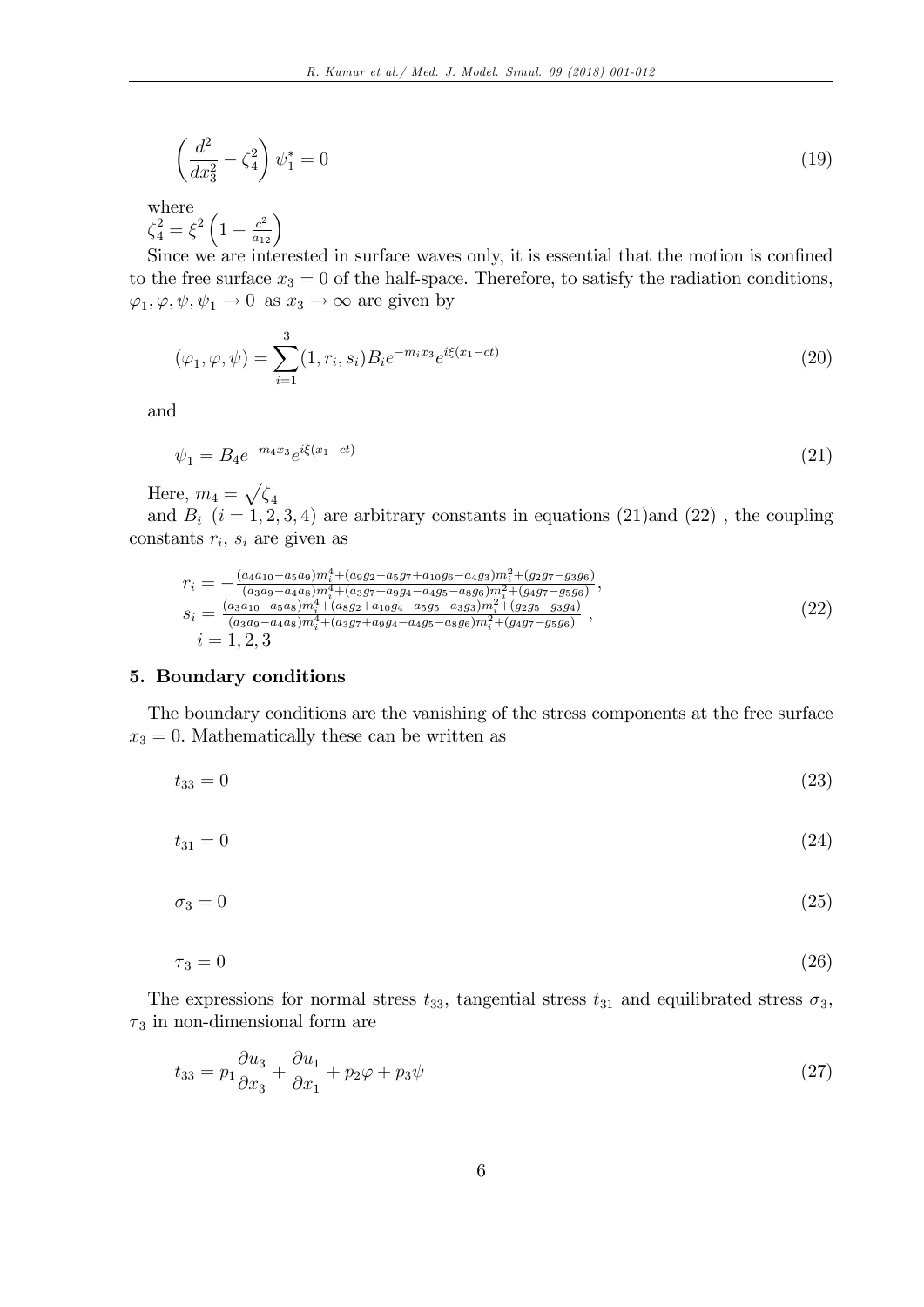$$
t_{31} = p_4 \left(\frac{\partial u_3}{\partial x_1} + \frac{\partial u_1}{\partial x_3}\right) \tag{28}
$$

$$
\sigma_3 = p_5 \frac{\partial \varphi}{\partial x_3} + p_6 \frac{\partial \psi}{\partial x_3} \tag{29}
$$

$$
\tau_3 = p_6 \frac{\partial \varphi}{\partial x_3} + p_7 \frac{\partial \psi}{\partial x_3} \tag{30}
$$

where  
\n
$$
p_1 = \frac{\lambda + 2\mu}{\lambda}, \quad p_2 = \frac{b\alpha_1}{\lambda \kappa_1 \omega_1^2}, \quad p_3 = \frac{d\alpha_1}{\lambda \kappa_1 \omega_1^2},
$$
  
\n $p_4 = \frac{\mu}{\lambda}, \quad p_5 = \frac{\alpha_1}{\kappa_1 \omega_1^2}, \quad p_6 = \frac{b_1 \alpha_1}{\alpha \kappa_1 \omega_1^2}, p_7 = \frac{\gamma \alpha_1}{\alpha \kappa_1 \omega_1^2}$ 

## 6. Derivation of the secular Equations

Making use of equations  $(21)$  and  $(22)$  in the boundary conditions  $(24)-(27)$  and with the aid of  $(28)-(31)$ , we obtain a system of four simultaneous homogeneous linear equations

$$
\sum_{j=1}^{4} Q_{ij} B_j = 0 \qquad \text{for } i = 1, 2, 3, 4
$$
\n(31)

where

$$
Q_{1j} = \begin{cases} p_1 m_j^2 - \xi^2 + p_3 r_j + p_4 s_j, & \text{for } j = 1, 2, 3\\ (1 - p_1) i \xi m_j, & \text{for } j = 4 \end{cases}
$$
 (32)

$$
Q_{2j} = \begin{cases} -2i\xi m_j p_4, & \text{for } j = 1, 2, 3\\ (m_j^2 - \xi^2), & \text{for } j = 4 \end{cases}
$$
 (33)

$$
Q_{3j} = \begin{cases} -m_j(p_5r_j + p_6s_j), & \text{for } j = 1, 2, 3\\ 0, & \text{for } j = 4 \end{cases}
$$
 (34)

$$
Q_{4j} = \begin{cases} -m_j(p_6r_j + p_7s_j), & \text{for } j = 1, 2, 3\\ 0, & \text{for } j = 4 \end{cases}
$$
 (35)

The system of Eq. (32) has a non-trivial solution if the determinant of the unknowns  $B_j$   $(j = 1, 2, 3, 4)$  vanishes i.e.

$$
|Q_{ij}|_{4\times 4} = 0\tag{36}
$$

## Particular case

If  $b_1 = \gamma = \alpha_3 = \alpha_2 = d \rightarrow 0$ , the Eqs. (37) yield the expressions for elastic material with voids.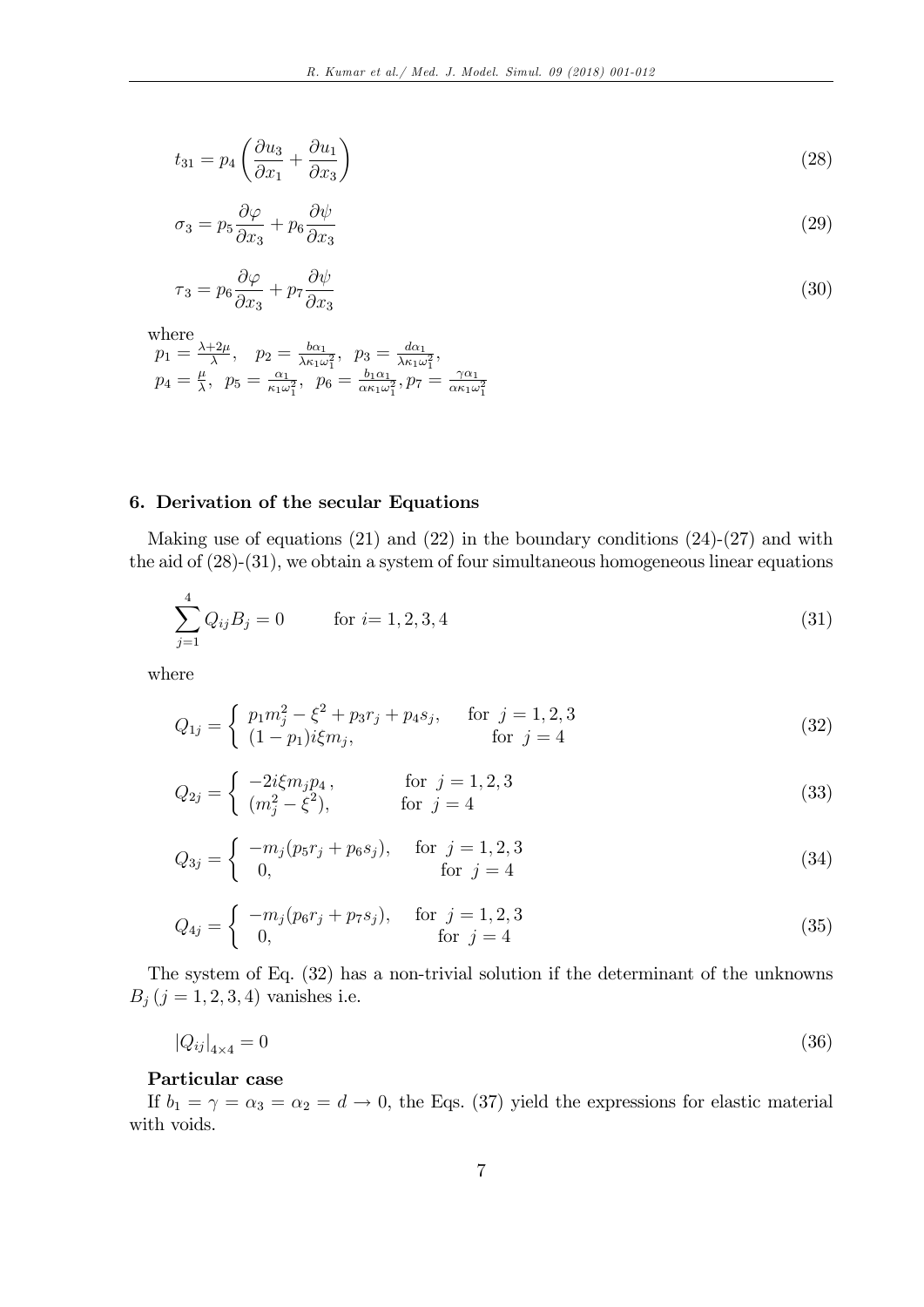### 7. Numerical results and discussion

 $\lambda = 7.76 \times 10^{10} N m^{-2}, \mu = 3.86 \times 10^{10} N m^{-2}, \omega_1 = 1 \times 10^{11} s^{-1}, \alpha = 1.3 \times 10^{-5} N,$  $t = 0.1s, \rho = 8.954 \times 10^3 K g m^{-3}, \alpha_1 = 1.65 \times 10^{10} N m^{-2}, \alpha_2 = 1.96 \times 10^{10} N m^{-2}$  $\alpha_3 = 1.86 \times 10^{10} Nm^{-2}, \gamma = 0.19 \times 10^{-5} N, b_1 = 0.12 \times 10^{-5} N, d = 0.49 \times 10^{10} Nm^{-2},$  $\kappa_1 = 0.1456 \times 10^{-12} N m^{-2} s^2, \kappa_2 = 0.1546 \times 10^{-12} N m^{-2} s^2, b = 0.4 \times 10^{10} N m^{-2}$ 



Fig. 1 – Determinant of Rayleigh waves secular equation with varies values of  $\xi$  when  $c = 0.1$ .



Fig. 2 – Rayleigh waves velocity with varies values of  $\xi$  when  $c = 0.1$ .



Fig. 3 – Attenuation coefficient with varies values of  $\xi$  when  $c = 0.1$ .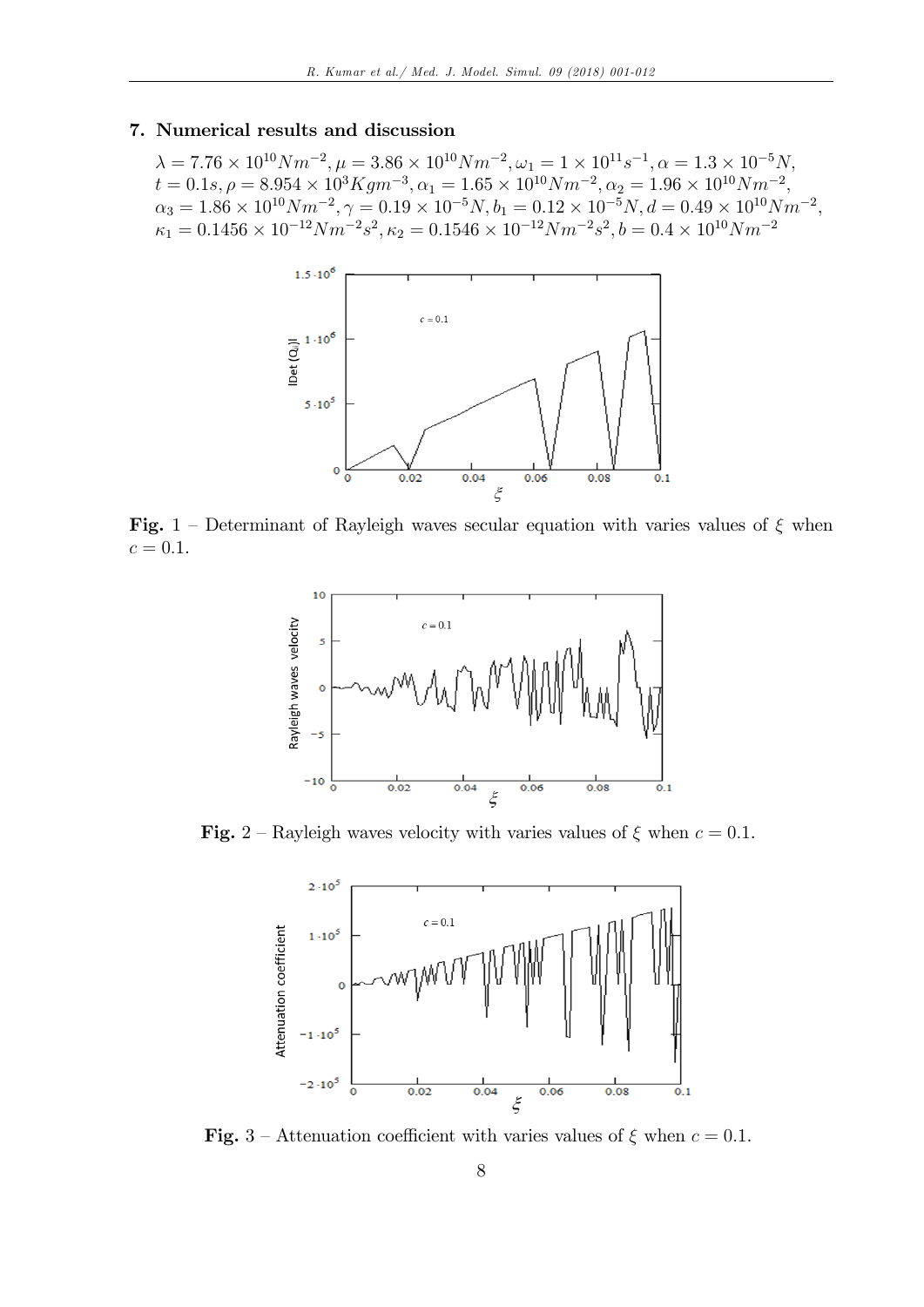

Fig.  $4$  – Determinant of Rayleigh waves secular equation with varies values of c with respect to  $\xi$ .



Fig. 5 – Rayleigh waves velocity with varies values of c with respect to  $\xi$ .



Fig. 6 – Attenuation coefficient with varies values of c with respect to  $\xi$ .

Figs. 1- 3 depict the variation of determinant of Rayleigh wave secular equation, Rayleigh wave velocity and Attenuation coefficient w.r.t  $\xi$  for  $c = 0.1$ .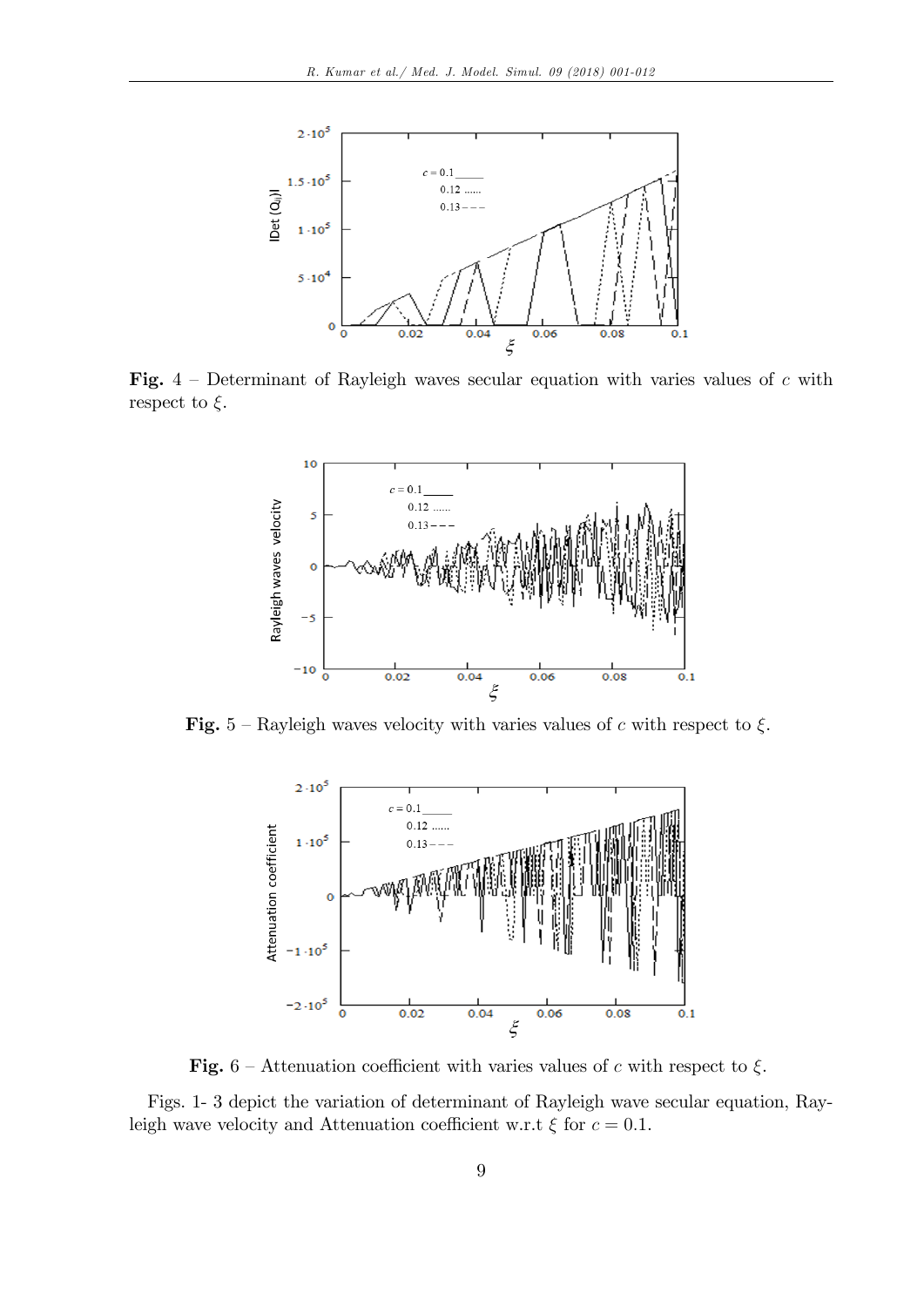Fig. 1 shows that variation of determinant of Rayleigh wave secular equation with  $\xi$  for  $c = 0.1$ . It is found that the variation is harmonic in nature. Also, the magnitude of the determinant of Rayleigh wave secular equation increases with the increasing value of  $\xi$ .

Fig.2 and 3 represent that variation of Rayleigh wave velocity and attenuation coefficient with  $\xi$  for  $c = 0.1$ . An oscillatory trend of variation is noticed for both Rayleigh wave velocity and attenuation coefficient .Also, it is evident that the amplitude of oscillations increases as value of  $\xi$  increases.

Figs. 4, 5 & 6 depict the variation of determinant of Rayleigh wave secular equation, Rayleigh wave velocity and Attenuation coefficient w.r.t  $\xi$  for different values of c. In all these figs. solid line, small dashes lines and big dashes line correspond to the value of  $c = 0.1$ , 0.12 and 0.13 respectively.

From fig. 4, it is noticed that variation of determinant of Rayleigh wave secular equation is harmonic in nature. It is also clear from the fig. that magnitude of the determinant of Rayleigh wave secular equation increases as value of  $\xi$  increases.

Fig.5 shows that Rayleigh wave velocity has oscillatory variation and the amplitude of oscillations increases with the increase in value of  $\xi$  for all values of c.

It is found from fig. 6 that trend of variation of attenuation coefficient is oscillatory in nature. It is evident that amplitude of oscillations increases with the increase in value of c for all  $\xi$ .

#### 8. Conclusions

A problem of propagation of Rayleigh waves in elastic material with double porosity structure has been investigated. It is observed that porosity has a significant effect on the propagation of Rayleigh waves. It found that values of determinant of Rayleigh wave secular equation, Rayleigh wave velocity and Attenuation coefficient, all have similar trend of variation with respect to the wave number. It is also observed that amplitude of variation in the resulting quantities increase as the value of phase velocity increases.

#### REFERENCES

- [1] De Boer R., Theory of Porous Media, Springer-Verleg New York, 2000
- [2] De Boer R., Ehlers W., A Historical review of the foundation of porous media theories, Acta Mech., vol. 74, pp.1-8, 1988
- [3] Biot M. A., General theory of three-dimensional consolidation, J. Appl. Phys., vol. 12, pp.155-164, 1941
- [4] Bowen R.M., Incompressible Porous media models by use of the theory of mixtures, Int. J. Eng. Sci. ,vol.18, pp.1129-1148, 1980
- [5] De Boer R., Ehlers W., Uplift, friction and capillarity-Three fundamental effects for liquid saturated porous solids, Int. J. Solid Struc., vol. 26,pp.43-57, 1990
- [6] Barenblatt G.I., Zheltov I.P., Kochina I.N., Basic Concept in the theory of seepage of homogeneous liquids in fissured rocks (strata), J. Appl. Math. Mech. ,vol. 24, pp.1286-1303, 1960
- [7] Wilson R. K., Aifantis E. C., On the theory of consolidation with double porosity, Int. J. Eng. Sci.,vol. 20(9),pp. 1009-1035, 1982
- [8] Khaled M.Y., Beskos D. E., Aifantis E. C., On the theory of consolidation with double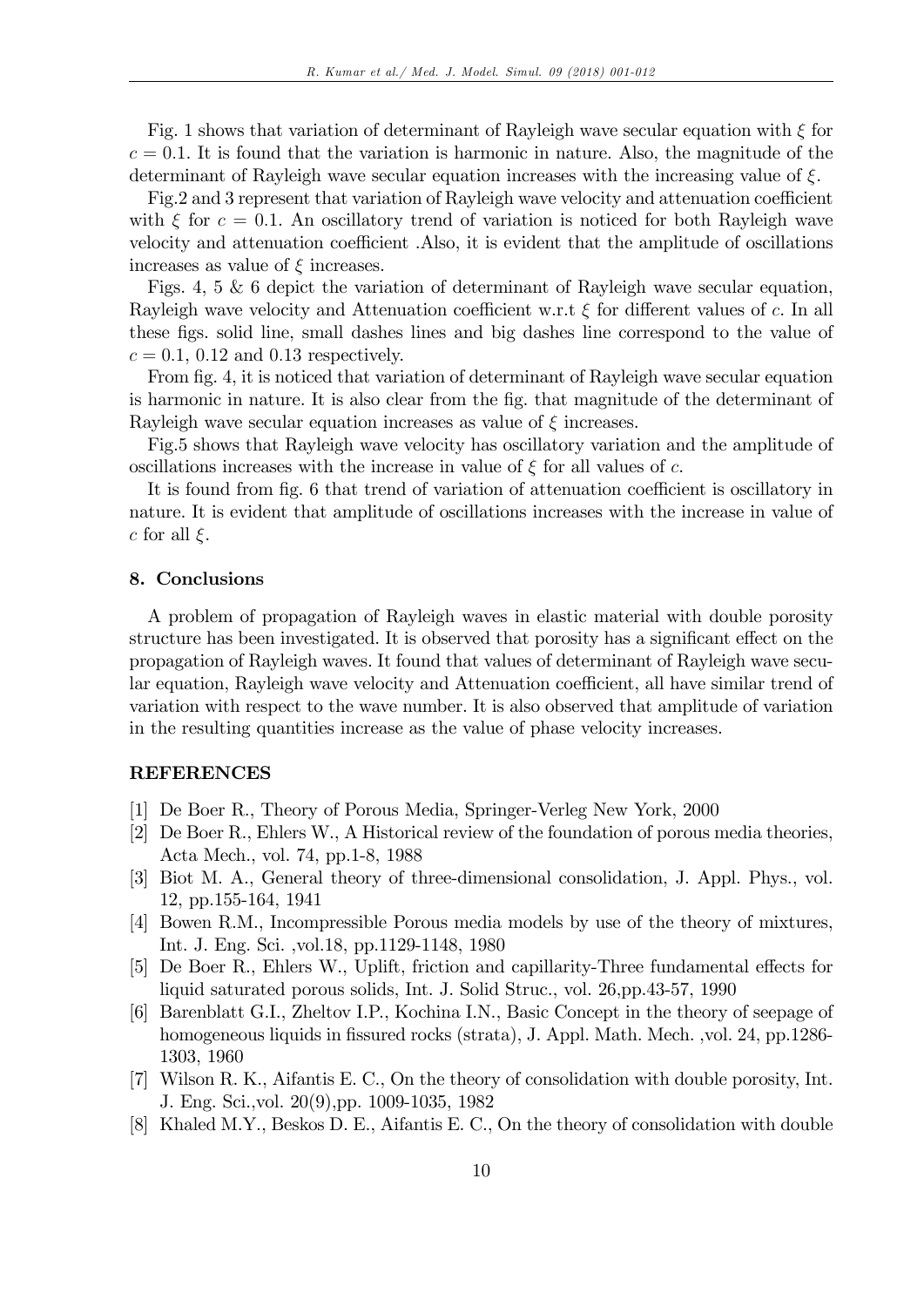porosity-III, Int. J. Numer. Analy. Meth. Geomech. ,vol. 8,pp.101-123, 1984.

- [9] Wilson R. K., Aifantis E. C., A Double porosity model for acoustic wave propagation in fractured porous rock, Int. J. Eng. Sci.,vol. 22(8-10), pp. 1209-1227, 1984
- [10] Beskos D. E., Aifantis E. C., On the theory of consolidation with Double Porosity-II, Int. J. Eng. Sci., vol.24(111), pp. 1697-1716, 1986
- [11]Khalili N., Valliappan S., Unified theory of flow and deformation in double porous media, Eur. J. Mech. A, Solids, vol. 15, pp.321-336 , 1996
- [12] Aifantis E. C., Introducing a multi -porous medium, Developments in Mechanics ,vol. 8, pp. 209-211, 1977
- [13] Aifantis E. C., On the response of fissured rocks, Developments in Mechanics, vol.10, pp. 249-253, 1979
- [14] Aifantis E.C., On the Problem of Diffusion in Solids, Acta Mechanica, vol.37, pp. 265-296, 1980
- [15] Aifantis E.C., The mechanics of diffusion in solids, T.A.M. Report No. 440, Dept. of Theor. Appl. Mech., University of Illinois, Urbana, Illinois, 1980
- [16]Moutsopoulos K. N., Eleftheriadis I. E., Aifantis E. C., Numerical Simulation of Transport phenomena by using the double porosity/ diffusivity Continuum model, Mechanics Research Communications, vol. 23(6), pp. 577-582, 1996
- [17]Khalili N., Selvadurai A. P. S., A fully coupled constitutive model for thermo-hydro -mechanical analysis in elastic media with double porosity, Geophys. Res. Lett. ,vol. 30, pp.2268-2271, 2003
- [18] Pride S. R., Berryman J. G., Linear Dynamics of Double Porosity Dual-Permeability Materials-I, Phys. Rev. E vol. 68, pp. 036603, 2003
- [19]Straughan B., Stability and Uniqueness in Double Porosity Elasticity, Int. J. Eng. Sci. , vol. 65 , pp. 1-8, 2013
- [20]Svanadze M., Fundamental solution in the theory of consolidation with double porosity, J.Mech. Behav. Mater. ,vol. 16, pp.123-130, 2005
- [21]Svanadze M., Dynamical Problems on the Theory of Elasticity for Solids with Double Porosity, Proc. Appl. Math. Mech., vol.10, pp.209-310, 2010
- [22]Svanadze M., Plane Waves and Boundary Value Problems in the Theory of Elasticity for solids with Double Porosity, Acta Appl. Math.,vol.122, pp.461-470, 2012
- [23]Svanadze M., On the Theory of Viscoelasticity for materials with Double Porosity, Disc. and Cont. Dynam. Syst. Ser. B ,vol.19(7), pp.2335-2352, 2014
- [24]Svanadze M., Uniqueness theorems in the theory of thermoelasticity for solids with double porosity, Meccanica, vol. 49, pp. 2099-2108, 2014
- [25]Rayleigh L., On waves propagated along the plane surface of an elastic solid, Proc. London Math. Soc., pp. 4-11, 1885
- [26] Lockett, F.J., Effect of thermal properties of a solid on the velocity of Rayleigh waves, J. of Mech. Phys. Solids.,vol. 7, pp. 71-75, 1958
- [27]Chadwick P., Windle D. W. , Propagation of Rayleigh waves along isothermal and insulated boundaries , Proc. R. Soc.Lond. A, vol. 280,pp. 47-71, 1964
- [28] Kumar R, Kansal T., Effect of rotation on Rayleigh waves in transversely isotropic generalized thermoelastic diffusive half-space, Arch.Mech., vol. 60, pp. 421-433, 2008
- [29]Kumar R, Kansal T., Propagation of Rayleigh waves in transversely isotropic generalized thermoelastic diffusion, J.Engg.Phys. Thermophys., vol. 82, pp. 1199-1210,